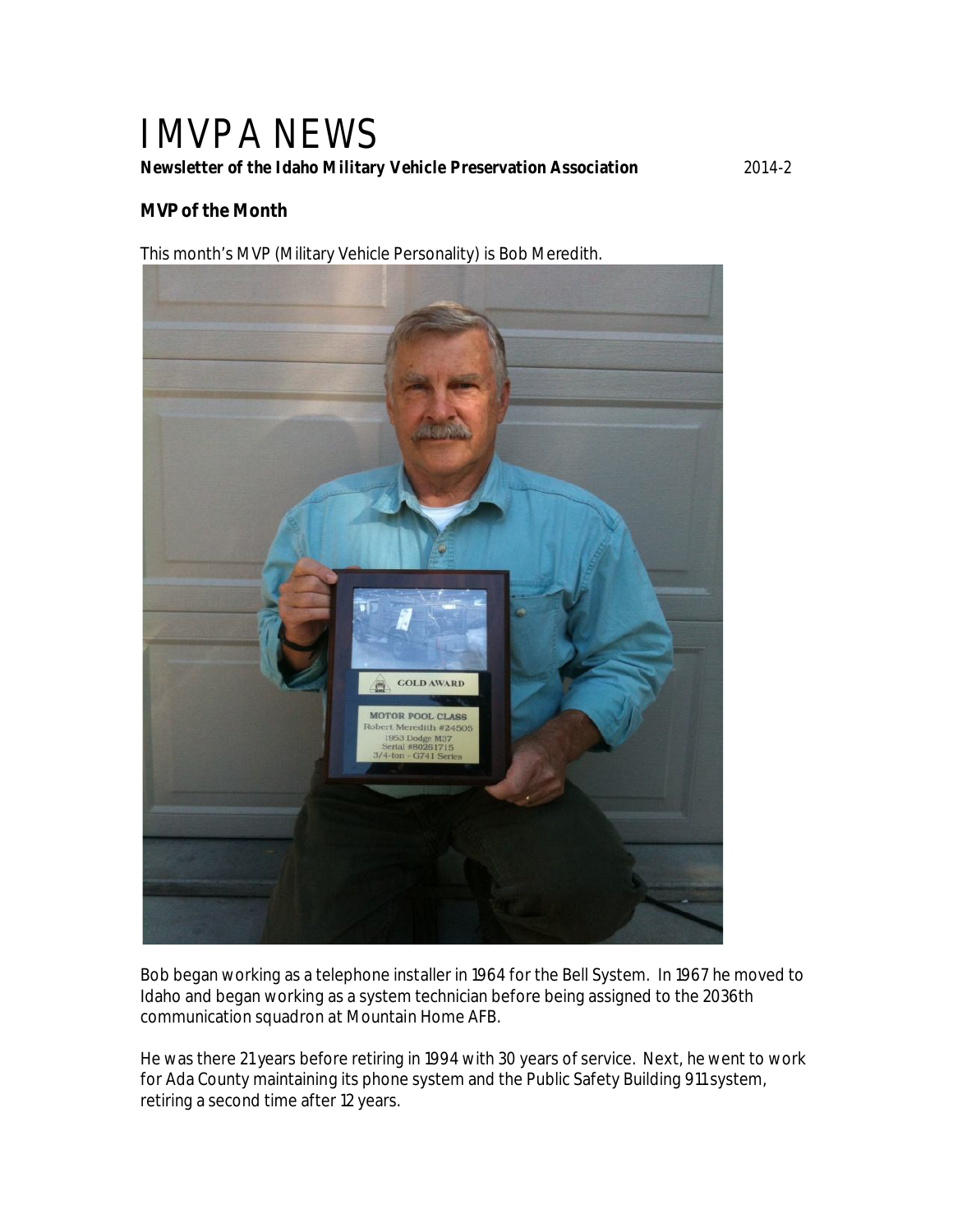After moving to Idaho in the early 1960s, Bob joined a mountain rescue team and was a member of that group for 35 years, performing many different kinds of rescues in Idaho and surrounding states. He's been an avid mountain climber for 58 years, with three climbs above 20,000, one of those in South America.

Military vehicles have been an interest since he was 9 years old kid and saw an M-37 only to discover later that it was a WC and that M-37s didn't exist yet! But he owns one now—a beautifully restored 1953 that he purchased in 2008 as restored himself with great attention to detail. Bob says, "It's been a fun and sometimes frustrating experience. I've won several awards, but the one I'm most proud of is the Gold Award for the Motor Pool class at the 2013 National MVPA show in Portland."

Bob and his wife Kris are active members of IMVP who participate in most club events.

#### **Cloverdale Funeral Home Has Two Patriotic Events Scheduled**

Bruce Gates and Barry McCahill met recently with Terry Shotkowski, managing partner at Cloverdale Funeral Home to discuss two patriotic events the funeral home will host this year that will be supported by the IMVPA and other local veteran groups.

The traditional Memorial Day event on May 26 will again feature the professional singing trio—*Victory Belle*s, and IMVPA member vehicles on display. The *Belles* perform at patriotic events all around the country. They dress in WW2 outfits and sing all the classic favorites from then, along with music from the Vietnam conflict era. *This is a not-to-be-missed, free concert that was standing room only last year.* Spread the word to your family and friends and they'll thank you afterward for letting them know so they can attend.

September 18-21 the funeral home will host the 80% Viet Nam Wall. IMVPA will be assisting this event, helping to escort the Wall when it arrives, and displaying vehicles. This will be a high profile, yet solemn activity in the Treasure Valley that's sure to get a lot of media and public attention.

Both events will be discussed at the next Club meeting.

#### **Newsletter Needs Your Input**

At the last club meeting, one member said, "I haven't been getting the newsletter," so we want to clarify that you don't "get" the newsletter delivered to you—you have to access it on our club website, www.idaho mvpa.org.

The reason for this distribution arrangement is that because the newsletter typically includes many photos contributed by different people and with differences in quality, the resulting "file" is too large to transmit by e-mail except by someone with a very large Internet server. Your humble editor uses iCloud and it rejects files this big.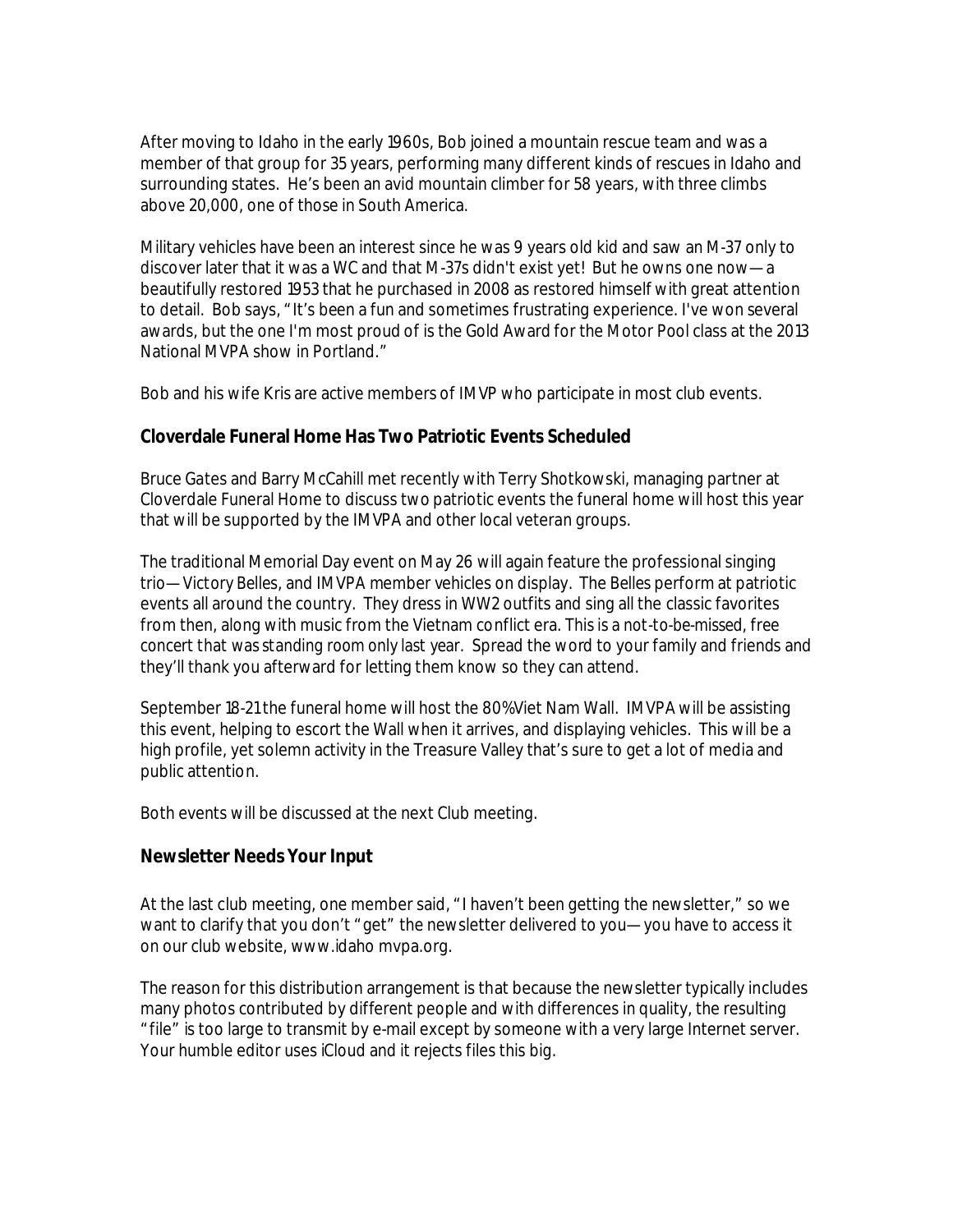Additionally, some members would have difficulty receiving such a file even if sent, as their systems would reject something of that size. And, some members don't have e-mail.

If you send me photos, please make sure they are in jpeg format. If photo problems persist we may have to just post all photos to our website and restrict the newsletter to narrative.

We set up a mechanism where the newsletter is placed on an online system called Dropbox that accepts files of all sizes independent of a server, and then our computer support person transfers the file from Dropbox to the IMVPA website. Once that occurs, I notify Alex Gordon who, in turn, sends a notification that the newsletter is available at the website. Previous issues also are available.

We are striving to improve the newsletter and add more and better content. But that's dependent on YOU to help by making contributions. Got some old parts sitting around? Let me know so we can post it for sale. Have a suggestion for a club activity or something to make your participation more interesting, or know where there's a vehicle for sale, let me know!

Starting with the last issue we're featuring a member profile each issue. If you would like to be featured, send me a brief write up about you and a photo!

# **Great WW2 Story**

This story is confirmed in Elmer Bendiner's book, *The Fall of Fortresses*.

Sometimes, it's not really just luck. Elmer Bendiner was a navigator in a B-17 during WW II. He tells this story of a World War II bombing run over Kassel, Germany, and the unexpected result of a direct hit on their gas tanks. "Our B-17, the Tondelayo, was barraged by flak from Nazi antiaircraft guns. That was not unusual, but on this particular occasion our gas tanks were hit. Later, as I reflected on the miracle of a 20 millimeter shell piercing the fuel tank without touching off an explosion, our pilot, Bohn Fawkes, told me it was not quite that simple. On the morning following the raid, Bohn had gone down to ask our crew chief for that shell as a souvenir of unbelievable luck. The crew chief told Bohn that not just one shell but also 11 had been found in the gas tanks - 11 unexploded shells where only one was sufficient to blast us out of the sky. It was as if the sea had been parted for us. A nearmiracle, I thought. Even after 45 years, so awesome an event leaves me shaken, especially after I heard the rest of the story from Bohn. He was told that the shells had been sent to the armorers to be defused. The armorers told him that Intelligence had picked them up. They could not say why at the time, but Bohn eventually sought out the answer. Apparently when the armorers opened each of those shells, they found no explosive charge. They were as clean as a whistle and just as harmless. Empty? Not all of them! One contained a carefully rolled piece of paper. On it was a scrawl in Czech. The Intelligence people scoured our base for a man who could read Czech. Eventually they found one to decipher the note. It set us marveling."

Translated, the note read: "This is all we can do for you now........." "Using Jewish slave labor is never a good idea."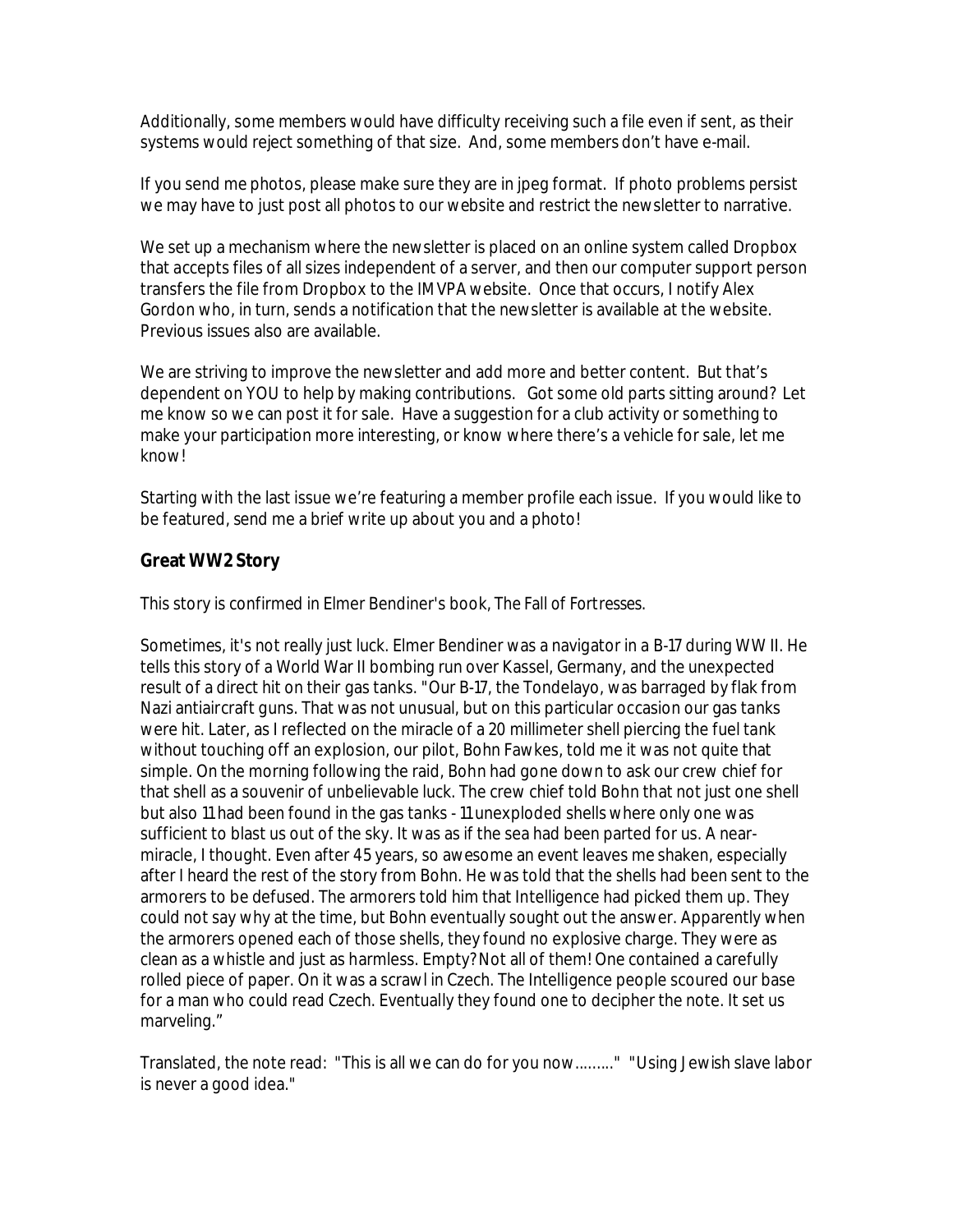#### **Free Book…maybe!**

Ron Powell submitted this item for the good or the order: I was visiting with my new post commander Mr. Kenny (American Legion Post 113). He asked me to check on this for him.

He said if any of our club members are American Legion Post 113 members and Korean War vets, they can receive a new hard bound book about Korea and the conflict as a gift from the Korean Govt. T he quantities are limited and they must be Post 113 members.

Contact Mr. Kenny at Post 113 to receive the book.

#### **2014 Show Calendar**

The Club's spring and summer event schedule is beginning to build and promises to be as busy as ever. So far, here are the events scheduled—so mark you calendars now!

| <b>Event</b>                                                                                               | <b>Date</b>                                                                                           |                      |
|------------------------------------------------------------------------------------------------------------|-------------------------------------------------------------------------------------------------------|----------------------|
| Tower Park Show, Lodi, CA                                                                                  | April 20-26                                                                                           |                      |
| Meridian Speedway Veterans Event                                                                           | May 17 (time TBD)                                                                                     |                      |
| <b>IMVPA Annual Show</b>                                                                                   | <b>June 4-7</b>                                                                                       |                      |
| Memorial Day at Kohler Lawn Cemetery<br>Bruce Gates will be speaking. Depart Gates Automotive at 8:30 a.m. | May 26 / 10-11 a.m.                                                                                   | Arrive by 9:30 a.m.  |
| Memorial Day at Cloverdale Funeral Home<br>Featuring the Victory Belles singing group                      | May 26 / 3-4 p.m.                                                                                     | Arrive by 2:30 p.m.  |
| 4 <sup>th</sup> of July Parades<br>Middleton<br>Payette<br><b>Boise</b><br>Star<br>Caldwell                | Details TBD<br>Details TBD<br><b>Details TBD</b><br><b>Details TBD</b><br>10 a.m. (staging at 9 a.m.) |                      |
| <b>Northwest Motorfest</b>                                                                                 | July 12-13                                                                                            |                      |
| High Desert Harley-Davidson                                                                                | Sept. 13/11-4 p.m.                                                                                    | Arrive by 10:30 a.m. |
| Cost of Freedom Tribute at Cloverdale<br>Featuring the traveling Vietnam Wall                              | Sept 18-21                                                                                            |                      |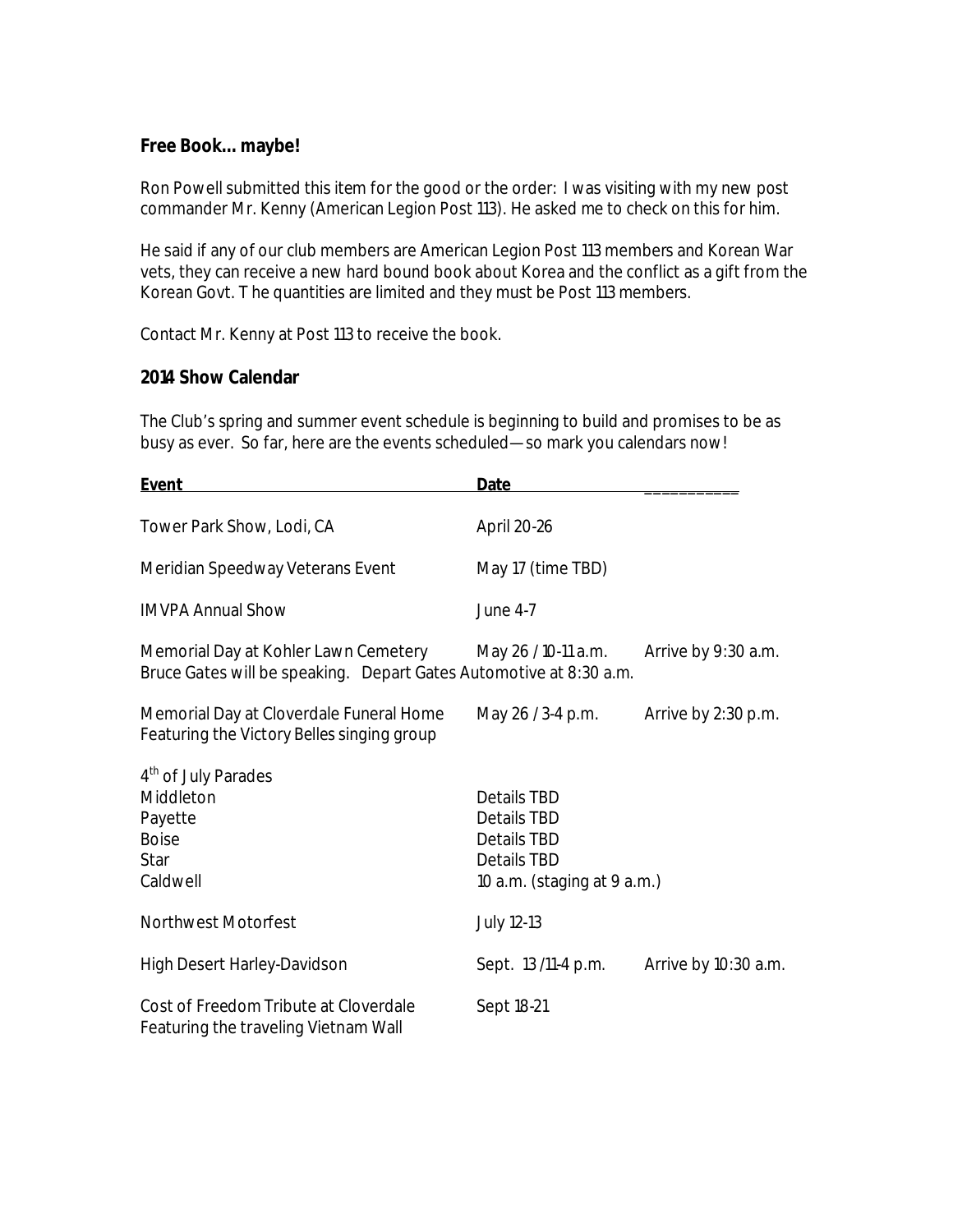## **Some Links Worthy of Your Time…**

We all get lots of e-mail but the nice thing about forwarded "links" is that you can "take 'em or leave 'em." The ones below may be of interest and are forwarded in that spirit:

Check out this F-15 aerial dogfight video shot by pilots! http://www.businessinsider.com/this-f-15-aerial-dogfighting-video-was-shot-entirely-by-pilots-2012-9

How safe is your garage from intrusion?

Most of us keep our military vehicles, gun safes and valuable tools in our garages. But as these videos show, your garage door is easy to breach. But there's an easy security fix.

How to get in a garage… https://www.youtube.com/watch?v=nDw8DOblGB8

How to prevent it… https://www.youtube.com/watch?v=kSO\_HTBHLFI

The Army's Treasure Room—check this out! http://www.buzzfeed.com/bennyjohnson/inside-the-armys-spectacular-hidden-treasure-

room

Guns from the USS Arizona and Missouri http://www.youtube.com/embed/0dFIZX\_RXuU

Ever wonder how vehicles were fueled during WW2? **http://www.youtube.com/watch?v=Nv9lBqPVuoE&feature=uploademail**

Motorized Army in 1940… http://fleetmaster.smugmug.com/Military/Trucks-on-themove/27505668\_jSXwfL#!i=2314670889&k=SNwKkwZ

## **2013 IMVPA Officers**

.

James Galloway Treasurer (208) 365-8944

Bruce Gates President (208) 890-2249 /bruce@gatesassoc.net Mike Sword Vice President (208) 422-7668 /swordmd@yahoo.com Bill Burmeister Secretary (208) 880-1419 /osok677@msn.com Barry McCahill Mewsletter Editor (208) 938-9994 / bwmccahill@me.com